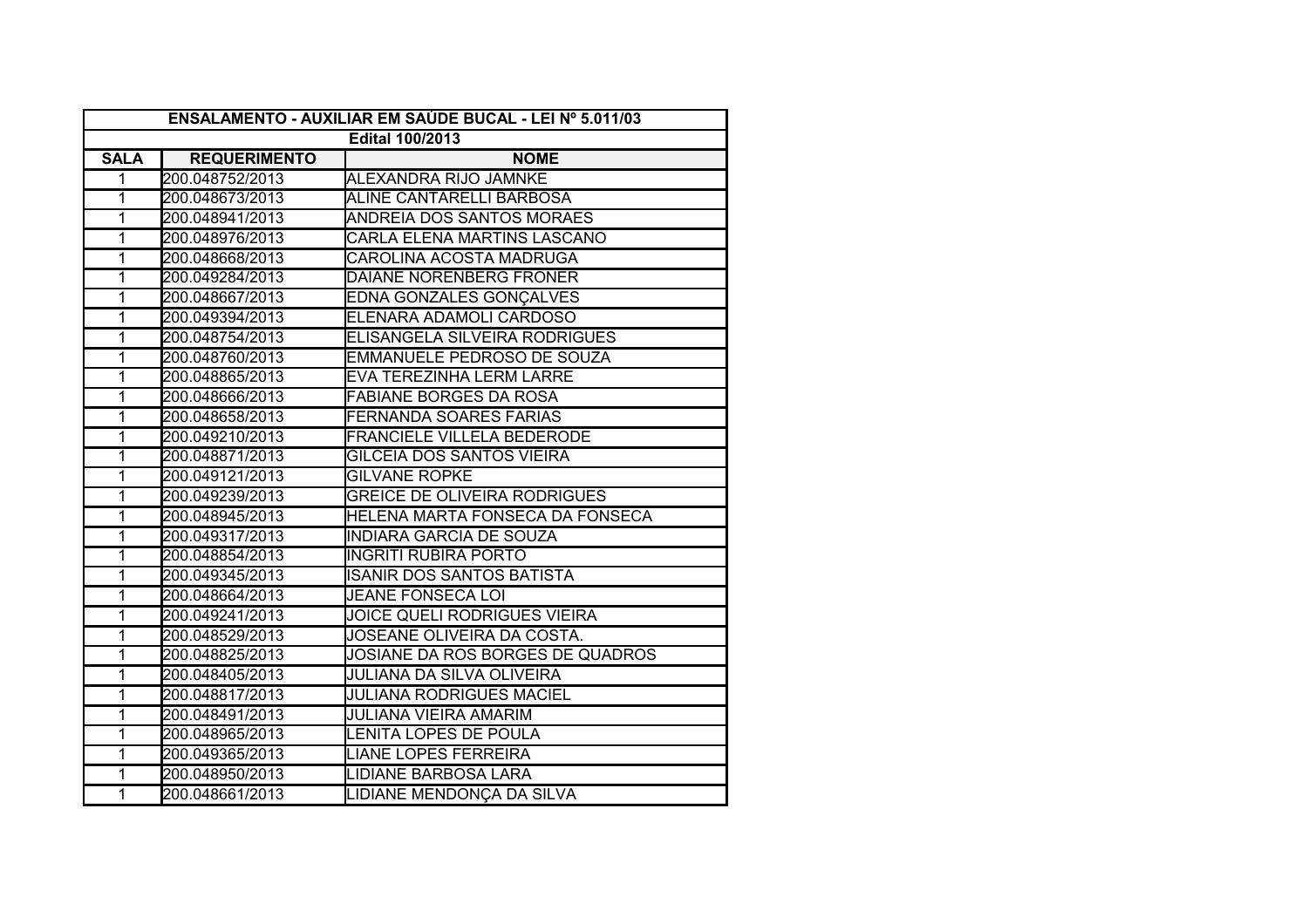| 1                                                       | 200.048676/2013     | <b>LOIVA PIELKE LEITE</b>           |  |  |
|---------------------------------------------------------|---------------------|-------------------------------------|--|--|
| ENSALAMENTO - AUXILIAR EM SAÚDE BUCAL - LEI Nº 5.011/03 |                     |                                     |  |  |
| <b>Edital 100/2013</b>                                  |                     |                                     |  |  |
| <b>SALA</b>                                             | <b>REQUERIMENTO</b> | <b>NOME</b>                         |  |  |
| $\overline{2}$                                          | 200.048986/2013     | LUCIANA DOS SANTOS BARROS           |  |  |
| $\overline{2}$                                          | 200.048780/2013     | LUCIANA DOS SANTOS LIMA             |  |  |
| $\overline{2}$                                          | 200.048663/2013     | LUISA DUARTE DE ALMEIDA             |  |  |
| $\overline{2}$                                          | 200.048768/2013     | LUITANA COUTO                       |  |  |
| $\overline{2}$                                          | 200.048951/2013     | MARGARIDA JUREMA PERES DE OLIVEIRA  |  |  |
| $\overline{2}$                                          | 200.048674/2013     | <b>MARGIT WALTZER</b>               |  |  |
| $\overline{2}$                                          | 200.048996/2013     | <b>MARIA ALICE DE SOUZA VALENTE</b> |  |  |
| $\overline{2}$                                          | 200.048824/2013     | <b>MARIA CRISTINA CARDOSO</b>       |  |  |
| $\overline{2}$                                          | 200.049229/2013     | <b>MARILAINE SELL THUROW</b>        |  |  |
| $\overline{2}$                                          | 200.049000/2013     | <b>MARTA INES VINAS DE OLIVEIRA</b> |  |  |
| $\overline{2}$                                          | 200.049051/2013     | MAYARA BLOTA CORREA                 |  |  |
| $\overline{2}$                                          | 200.049426/2013     | <b>MICHELE ESTIMA TELES</b>         |  |  |
| $\overline{2}$                                          | 200.048677/2013     | <b>MIRINEIDE RIBEIRO DE ARAUJO</b>  |  |  |
| $\overline{2}$                                          | 200.048974/2013     | NATALIA CRISTINA CORREA DIAS        |  |  |
| $\overline{2}$                                          | 200.048401/2013     | NATALIA FERREIRA BARTZ DE CASTRO    |  |  |
| $\overline{2}$                                          | 200.048680/2013     | NATHANIELI FERNANDES DOS SANTOS     |  |  |
| $\overline{2}$                                          | 200.048419/2013     | PATRICIA LOPES DOS SANTOS           |  |  |
| $\overline{2}$                                          | 200.048506/2013     | QUELEN REJANE PEREIRA DE LIMA SOUZA |  |  |
| $\overline{2}$                                          | 200.048767/2013     | <b>ROBERTA RODRIGUES CARPES</b>     |  |  |
| $\overline{2}$                                          | 200.048404/2013     | ROSANA GRACIELE COIMBRA PRIEBE      |  |  |
| $\overline{2}$                                          | 200.048659/2013     | SABRINA DE OLIVEIRA RIBEIRO         |  |  |
| $\overline{2}$                                          | 200.048834/2013     | SANTA CECILIA ORCELLI DE MELO       |  |  |
| $\overline{2}$                                          | 200.048671/2013     | SILVIA LETICIA PORTO GALHO          |  |  |
| $\overline{2}$                                          | 200.049004/2013     | SIMONE DEVANTIER HARTWIG            |  |  |
| $\overline{2}$                                          | 200.048400/2013     | SUELEN LEAO VIEIRA                  |  |  |
| $\overline{2}$                                          | 200.049425/2013     | TAÍS BACH NEVES                     |  |  |
| $\overline{2}$                                          | 200.048998/2013     | TANIA STALLBAUM LEITZKE             |  |  |
| $\overline{2}$                                          | 200.048957/2013     | TASSIANA MACHADO PEIXOTO            |  |  |
| $\overline{2}$                                          | 200.048682/2013     | TATIANA DOS SANTOS DA SILVA         |  |  |
| $\overline{2}$                                          | 200.048678/2013     | <b>TATIANE COSTA DORNELLES</b>      |  |  |
| $\overline{2}$                                          | 200.049212/2013     | <b>VANESSA FERREIRA SILVEIRA</b>    |  |  |